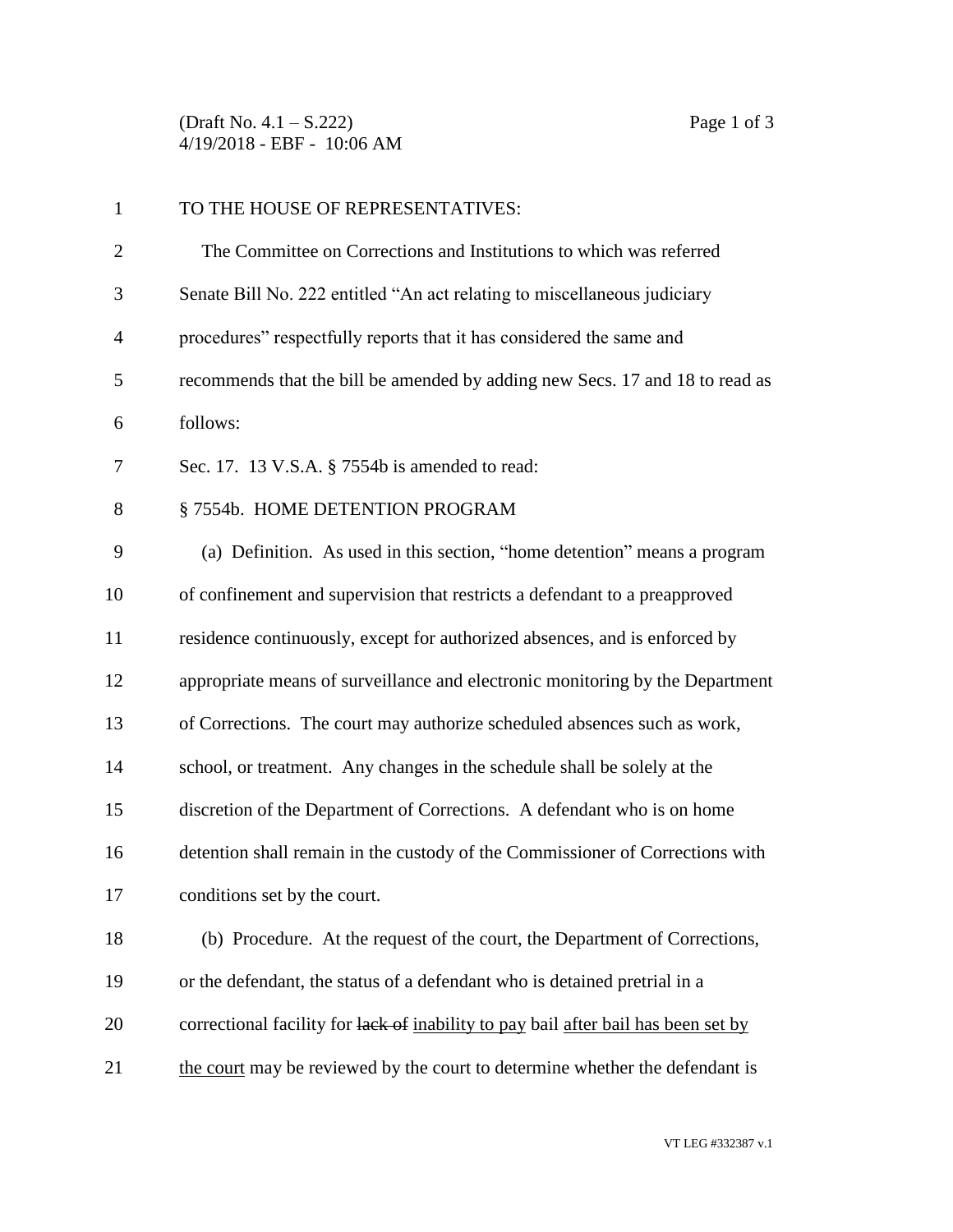(Draft No. 4.1 – S.222) Page 2 of 3 4/19/2018 - EBF - 10:06 AM

| $\mathbf{1}$   | appropriate for home detention. The review shall be scheduled upon the           |
|----------------|----------------------------------------------------------------------------------|
| $\mathbf{2}$   | court's receipt of a report from the Department determining that the proposed    |
| $\mathfrak{Z}$ | residence is suitable for electronic monitoring. A defendant charged with an     |
| $\overline{4}$ | offense for which he or she may be held without bail pursuant to section 7553    |
| 5              | or 7553a of this title shall not be eligible for release to the Home Detention   |
| 6              | Program. At arraignment or after a hearing, the court may order that the         |
| 7              | defendant be released to the Home Detention Program, providing that the court    |
| 8              | finds placing the defendant on home detention will reasonably assure his or her  |
| 9              | appearance in court when required and the proposed residence is appropriate      |
| 10             | for home detention. In making such a determination, the court shall consider:    |
| 11             | (1) the nature of the offense with which the defendant is charged;               |
| 12             | (2) the defendant's prior convictions, history of violence, medical and          |
| 13             | mental health needs, history of supervision, and risk of flight; and             |
| 14             | (3) any risk or undue burden to other persons who reside at the proposed         |
| 15             | residence or risk to third parties or to public safety that may result from such |
| 16             | placement.                                                                       |
| 17             | * * *                                                                            |
| 18             | Sec. 18. JOINT LEGISLATIVE JUSTICE OVERSIGHT COMMITTEE;                          |
| 19             | HOME DETENTION PROGRAM REVIEW                                                    |
| 20             | During the 2018 legislative interim, the Joint Legislative Justice Oversight     |
| 21             | Committee shall evaluate the Home Detention Program established under 13         |